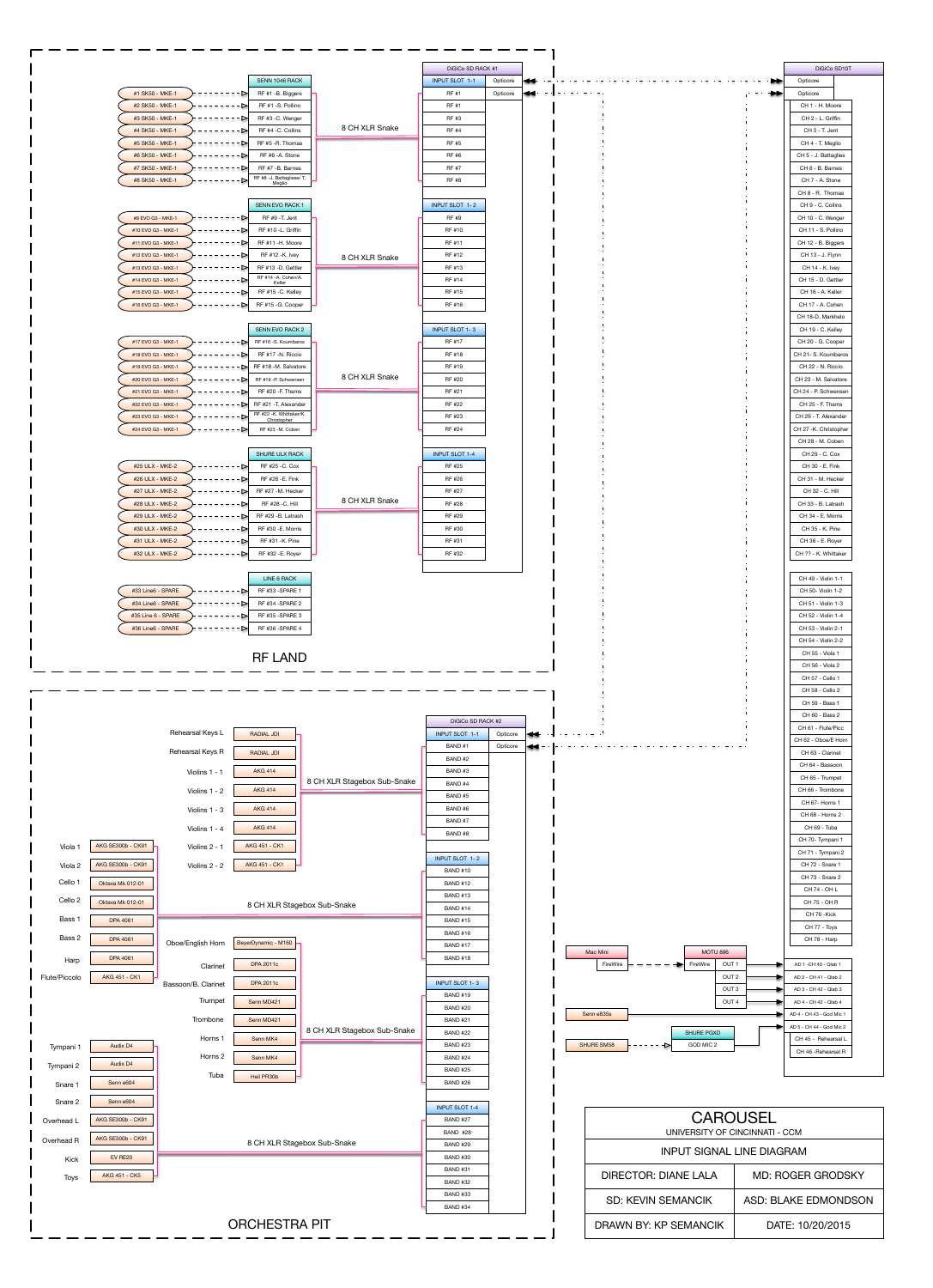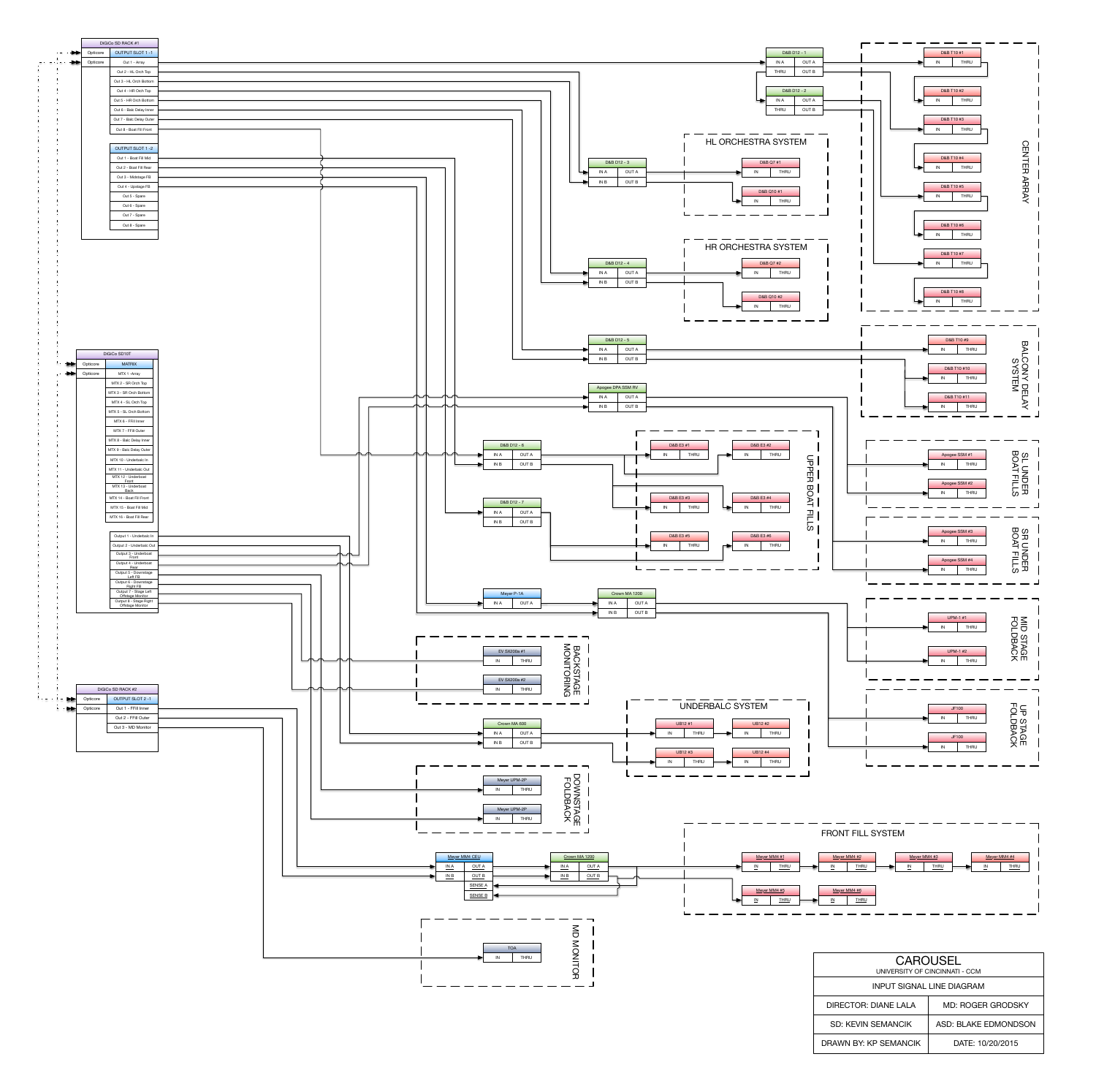

| <b>CAROUSEL</b><br>UNIVERSITY OF CINCINNATI - CCM |                          |  |  |  |  |
|---------------------------------------------------|--------------------------|--|--|--|--|
| <b>VIDEO SIGNAL LINE DIAGRAM</b>                  |                          |  |  |  |  |
| DIRECTOR: DIANE LALA                              | <b>MD: ROGER GRODSKY</b> |  |  |  |  |
| <b>SD: KEVIN SEMANCIK</b>                         | ASD: BLAKE EDMONDSON     |  |  |  |  |
| DRAWN BY: KP SEMANCIK                             | DATE: 10/20/2015         |  |  |  |  |